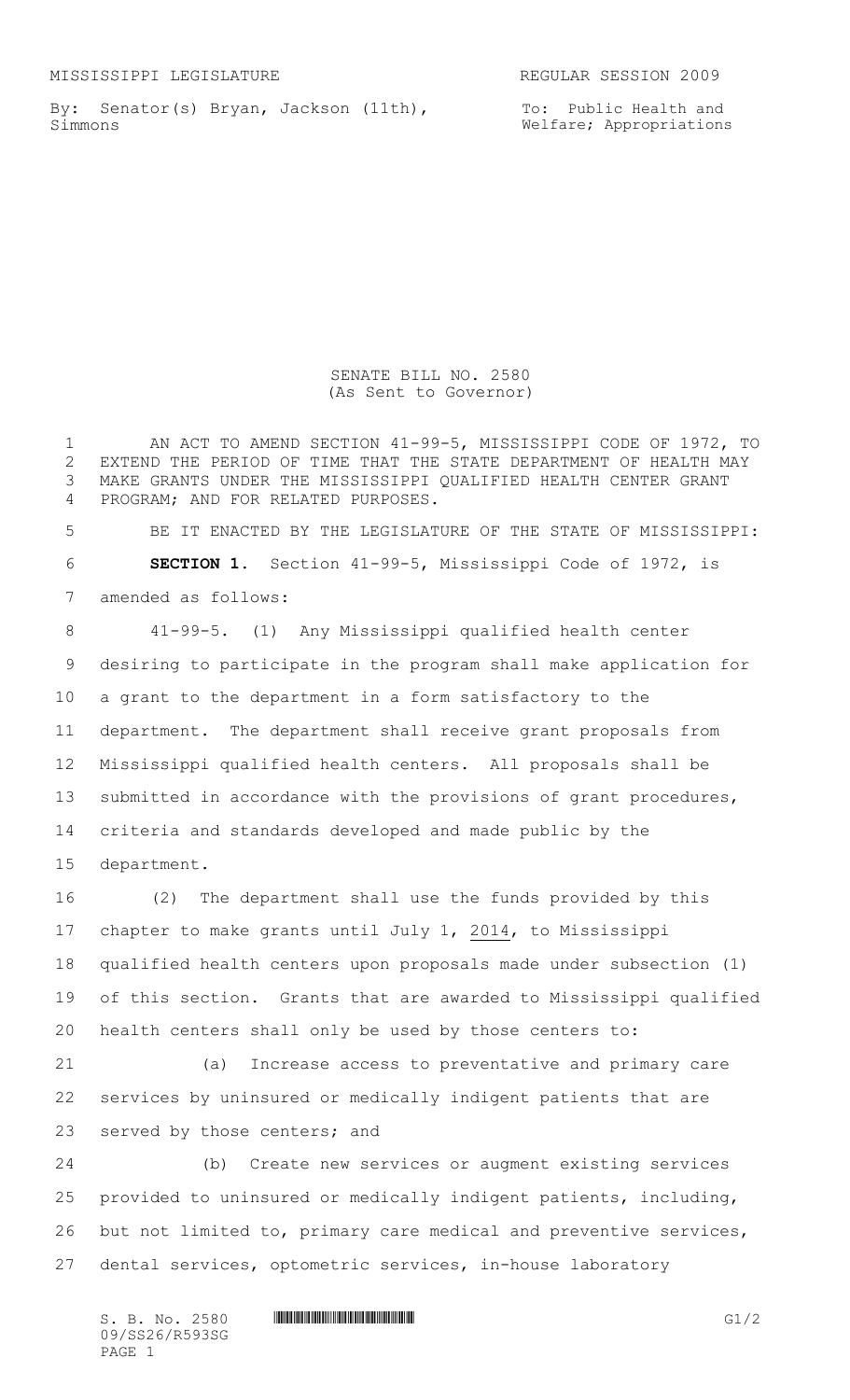services, diagnostic services, pharmacy services, nutritional

services and social services.

 (3) Grants received by Mississippi qualified health centers under this chapter shall not be used:

 (a) To supplant federal funds traditionally received by those centers, but shall be used to supplement them;

(b) For land or real estate investments;

 (c) To finance or satisfy any existing debt; or (d) Unless the health center specifically complies with

 the definition of a Mississippi qualified health center contained in Section 41-99-1.

 (4) The department shall develop regulations, procedures and application forms to govern how grants will be awarded, shall develop a plan to ensure that grants are equitably distributed among all Mississippi qualified health centers, and shall develop an audit process to assure that grant monies are used to provide and expend care to the uninsured and medically indigent.

 (5) The department shall establish a fund for the purpose of providing service grants to Mississippi qualified health centers in accordance with this chapter and the following terms and conditions:

 (a) The total amount of grants issued under this chapter shall be Four Million Dollars (\$4,000,000.00) per state fiscal year.

 (b) No Mississippi qualified health center shall receive assistance under this program in excess of Two Hundred Thousand Dollars (\$200,000.00) per calendar year.

 (c) Each Mississippi qualified health center receiving a service grant shall provide a yearly report to the department that details the number of additional uninsured and medically indigent patients that are cared for and the types of services that are provided.

 $S.$  B. No. 2580 **INSTERNATION CONSUMING THE SET OF SCRIPT OF SET OF SET OF SET OF SET OF SET OF SET OF SET OF SET OF SET OF SET OF SET OF SET OF SET OF SET OF SET OF SET OF SET OF SET OF SET OF SET OF SET OF SET OF SET O** 09/SS26/R593SG PAGE 2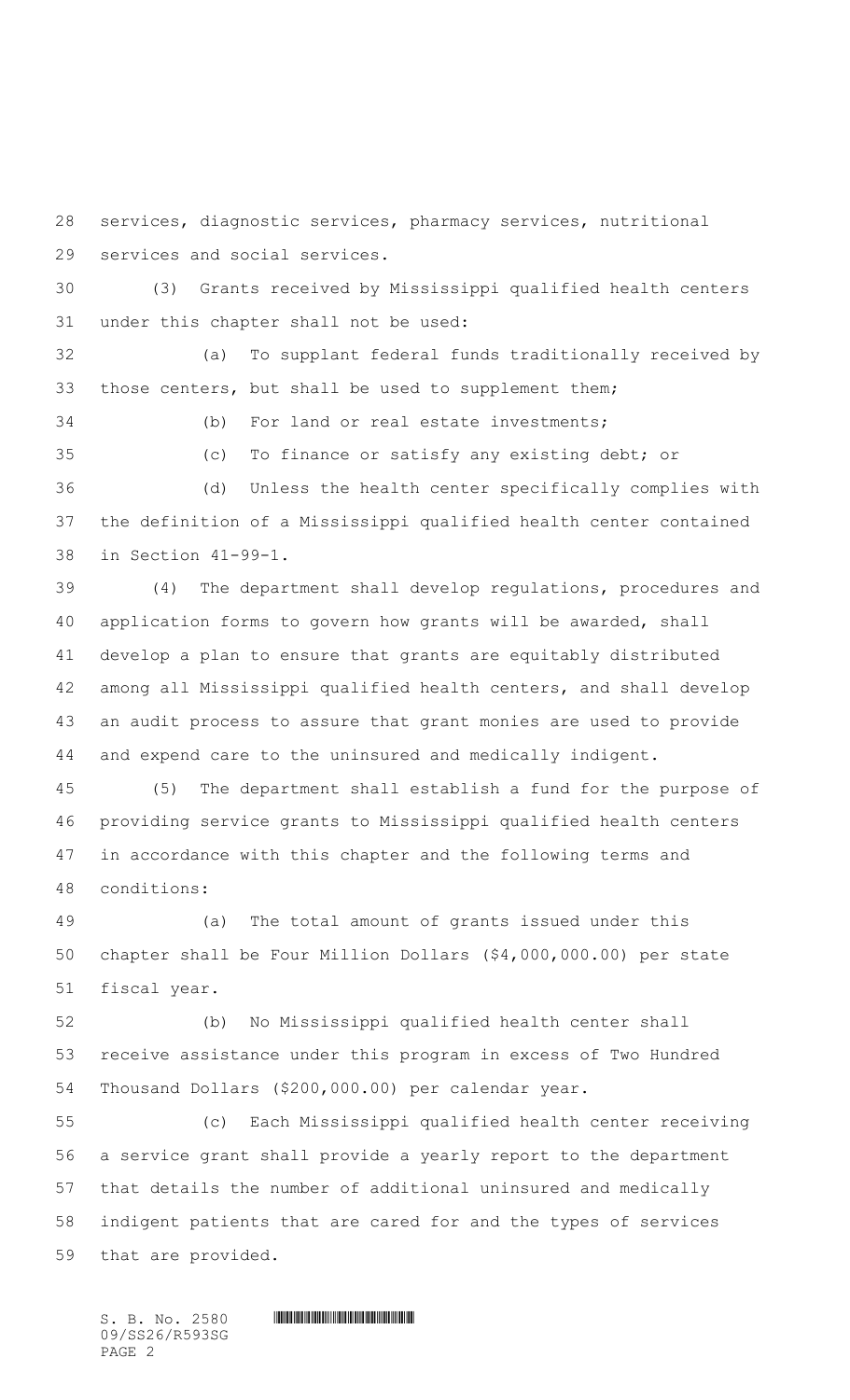(6) The department shall establish an advisory council to review and make recommendations to the department on the awarding of any grants to Mississippi qualified health centers. Those recommendations by the advisory council shall not be binding upon the department, but when a recommendation by the advisory council is not followed by the department, the department shall place in its minutes reasons for not accepting the advisory council's recommendation, and provide for an appeals process. All approved grants shall be awarded within thirty (30) days of approval by the department.

 (7) The composition of the advisory council shall be the following:

 (a) Two (2) employees of the department, one (1) of whom must have experience in reviewing and writing grant proposals;

 (b) Two (2) executive employees of Mississippi qualified health centers, one (1) of whom must be a chief financial officer;

 (c) Two (2) health care providers who are affiliated with a Mississippi qualified health center; and

 (d) One (1) health care provider who is not affiliated with a Mississippi qualified health center or the department but has training and experience in primary care.

 (8) The department may use a portion of any grant monies received under this chapter to administer the program and to pay reasonable expenses incurred by the advisory council; however, in no case shall more than one and one-half percent (1-1/2%) or Sixty Thousand Dollars (\$60,000.00) annually, whichever is greater, be used for program expenses.

 $S. B. No. 2580$  .  $M. 2580$  (9) No assistance shall be provided to a Mississippi qualified health center under this chapter unless the Mississippi qualified health center certifies to the department that it will not discriminate against any employee or against any applicant for

09/SS26/R593SG PAGE 3